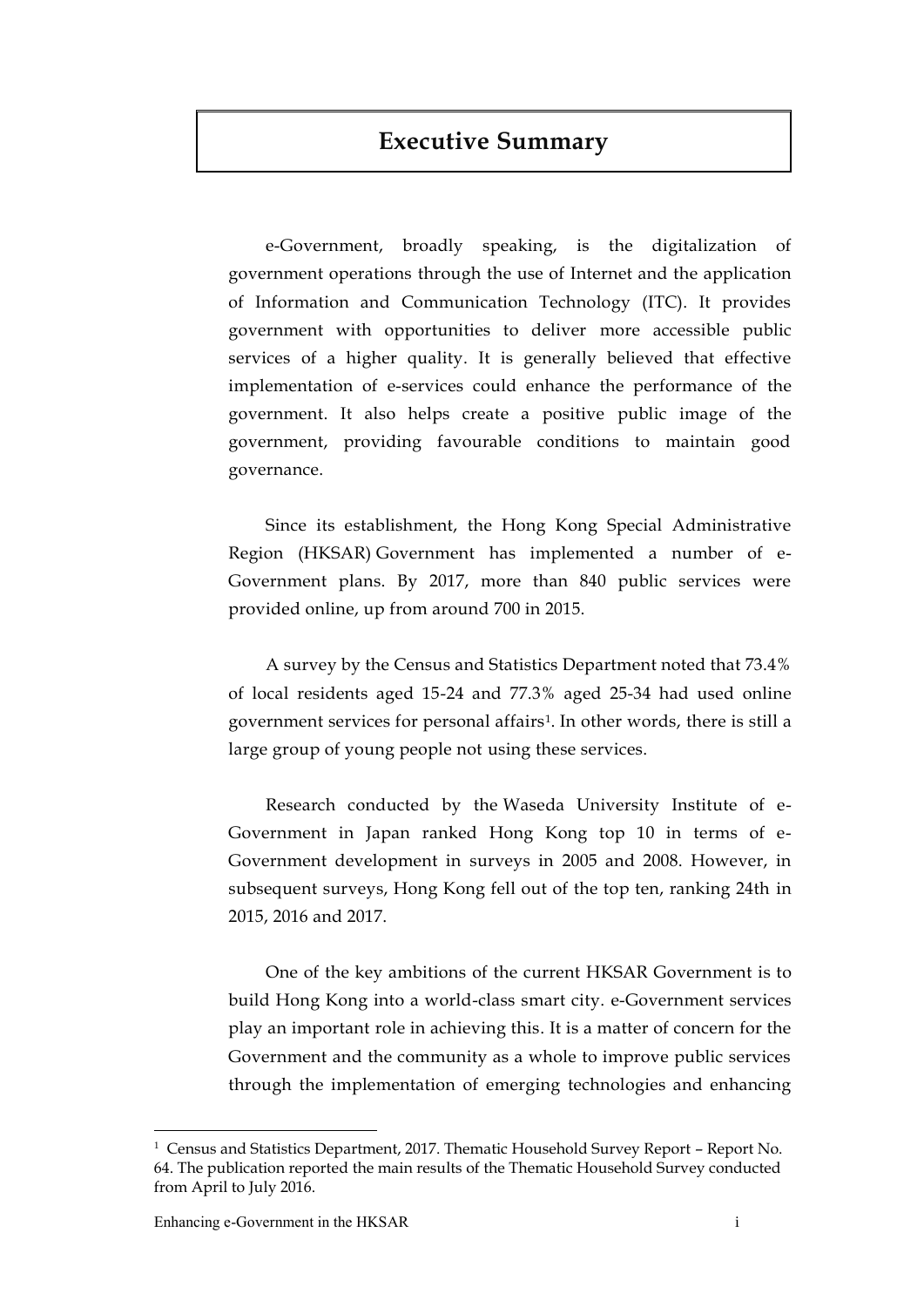the quality of e-Government services.

Young people are the e-generation. Internet and technology applications are an irreplaceable part of their daily lives. This research, making reference to the experiences of e-Government overseas, aimed to look into the performance of the HKSAR Government from the perspective of young people and offer recommendations for improvement. It was hoped that the governance of the HKSAR Government could be benefited as well.

In conducting this research, data was collected for analysis through an online survey of 648 members of the Hong Kong Federation of Youth Groups, aged 18 to 34, in March 2018. In February and March 2018, five parallel discussion groups were conducted with a total of 30 young people. Interviews with 4 experts and academics were also conducted during the same period of time.

### **Main Discussion**

**1. Effective e-Government services bring benefits to both the government and citizens. In face of challenges in global development, the HKSAR Government needs a greater determination to further develop and improve its e-Government operation.** 

Experiences from overseas show effective e-Government services can help build a positive image of the government, enabling it to gain public trust. The recent emergence of ITC, meanwhile, has improved the quality of life for people.

Of the 648 youths who participated in the online survey, more than one third (35.7%) believed that effective e-Government services could increase their interaction with the government. Of the 30 young participants from the parallel focus group discussions, some believed that digital public services could help improve both the efficiency and transparency of administration.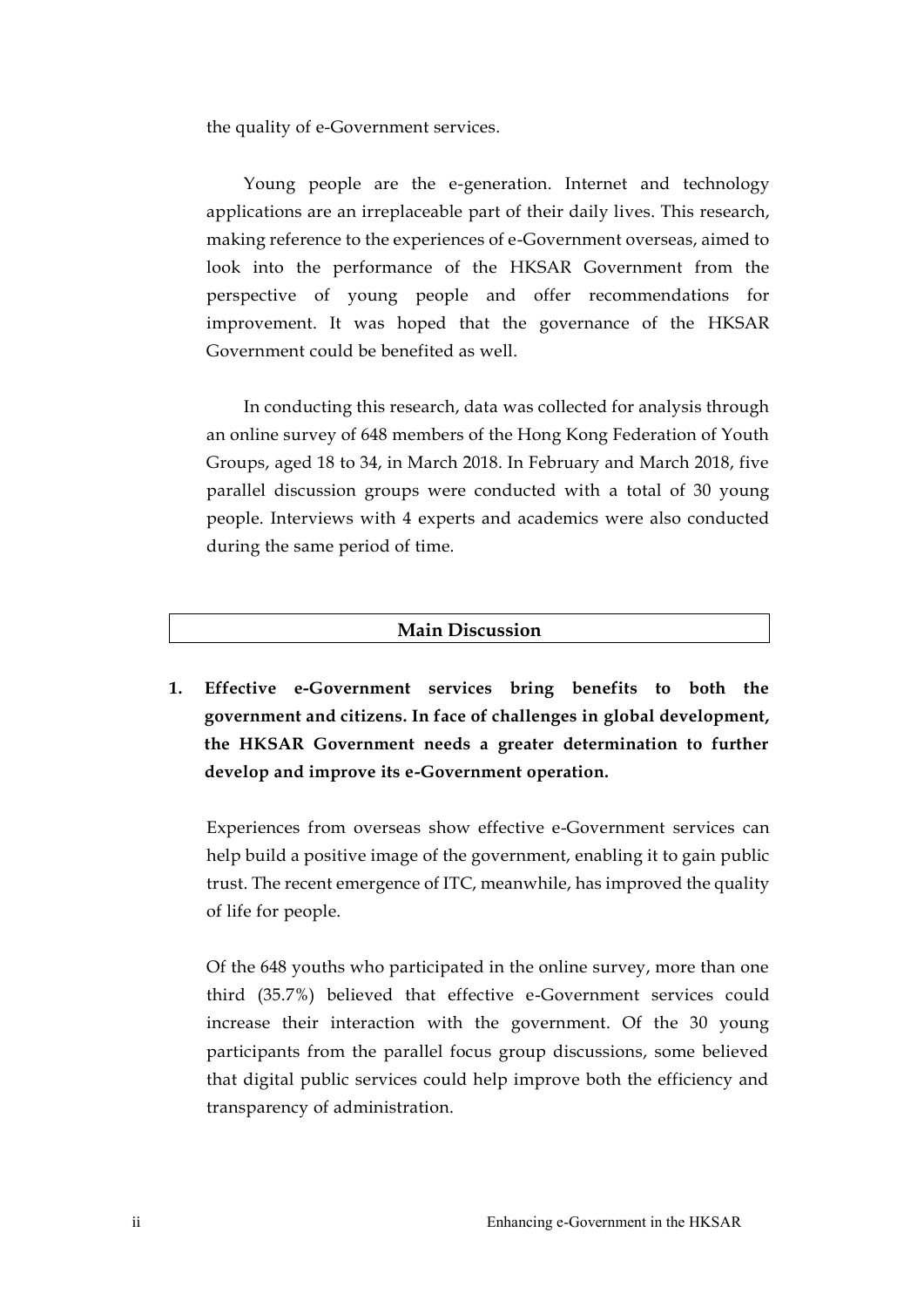The HKSAR Government has implemented e-services for years. The related infrastructure facilities have been properly built, and citizens are accustomed to the use of electronic devices. However, the development of e-Government still faces many challenges. Hong Kong's ranking in international surveys on e-Government has been mediocre in recent years, despite placing well in the 2000s.

A number of reports from international organizations have pointed out that the main goal of e-Government is to provide more effective and convenient services, and to narrow the distance between the public and the government. The HKSAR Government should determinedly seize the advantages that Hong Kong has embraced so as to overcome the difficulties on the road of e-Government development.

# **2. e-Government is a continuous process that involves the effort of all government departments. A pro-active and influential structural leadership is crucial for the success of seamless e-Government services.**

e-Government requires the collaboration of all departments within the government. It implies that a whole-of-government approach is imperative so that services can be effectively implemented and launched. In many cases, the unit(s) responsible for e-Government report their work directly to the highest managerial level. In the UK and Singapore, for example, this is the Prime Minister or the Cabinet. Some units actively interact with society through emerging technologies to increase public awareness and interest in using the services.

In Hong Kong, the Office of the Government Chief Information Officer (OGCIO) is affiliated under policy bureaux. Its responsibilities include promoting the development of e-Government and providing technical support to various policy bureaux and departments. Meanwhile, an Egovernment Steering Committee (EGSC), chaired by the Financial Secretary, was established in 2004. It is responsible for approving the strategic direction of the e-Government programme, setting targets for outcome, benefits and utilisation of such projects. A report by the Audit Commission in 2009 considered that there was a need for the OGCIO to convene EGSC meetings regularly to discuss progress and provide the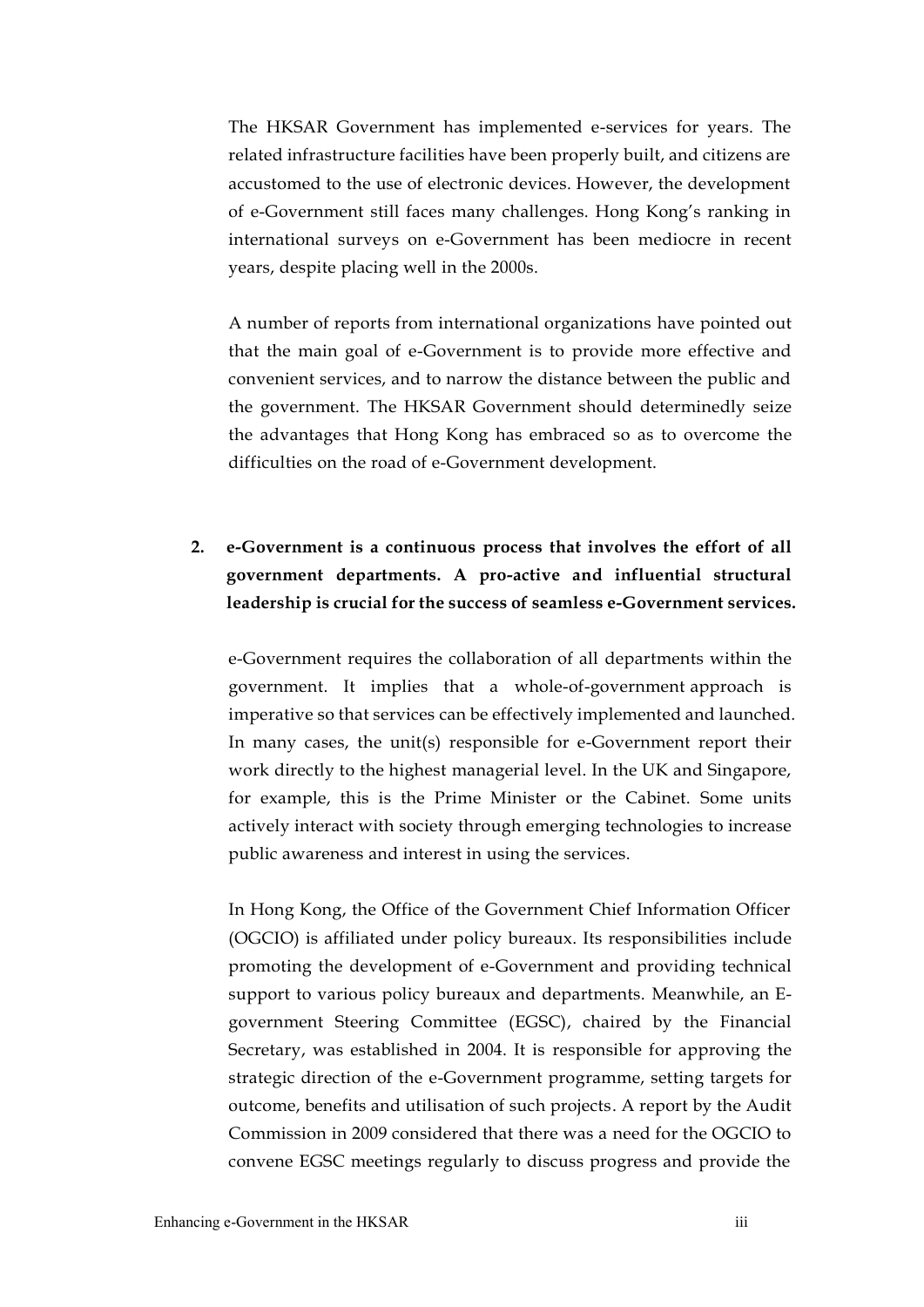OGCIO with the necessary strategic direction and support.

Against this background, this study made enquiries to the relevant departments of the SAR Government about the member composition of the EGSC in recent years. The enquiries also sought information about the number of meetings the EGSC had held in the past few years. However, at the time of publication of this research report these enquiries had not yet been replied to.

This study found that 30.1% of respondents were unhappy about the insufficient linkage of government department websites. A majority (77.2%) of respondents believed that any arrangements that could make more citizens aware of the choices of the services would be helpful in improving the effectiveness of e-Government services.

A pro-active and influential structural leadership is crucial for the success of seamless e-Government services. This also helps improve the transparency of the overall planning of the government in terms of e-Government development. It is worth considering how to strengthen the co-ordination of the e-Government of the SAR for a better leadership.

**3. Users are the core target of e-Government services. The HKSAR Government should effectively reflect users' experiences when it comes to measure the performance of e-services. This could promote public monitoring and assist the Government to provide services that better meet the needs and expectations of the users.** 

There is a global trend that governments from different regions have applied the latest technologies to strengthen the influence of user experience in designing services, including grasping users' needs and expectations.

There are currently more than 50 government departments within the HKSAR Government. This study found that less than 10 of them had arranged user opinion surveys to collect users' feedback regarding their experiences visiting the department website.

Regarding the performance evaluation of e-services, information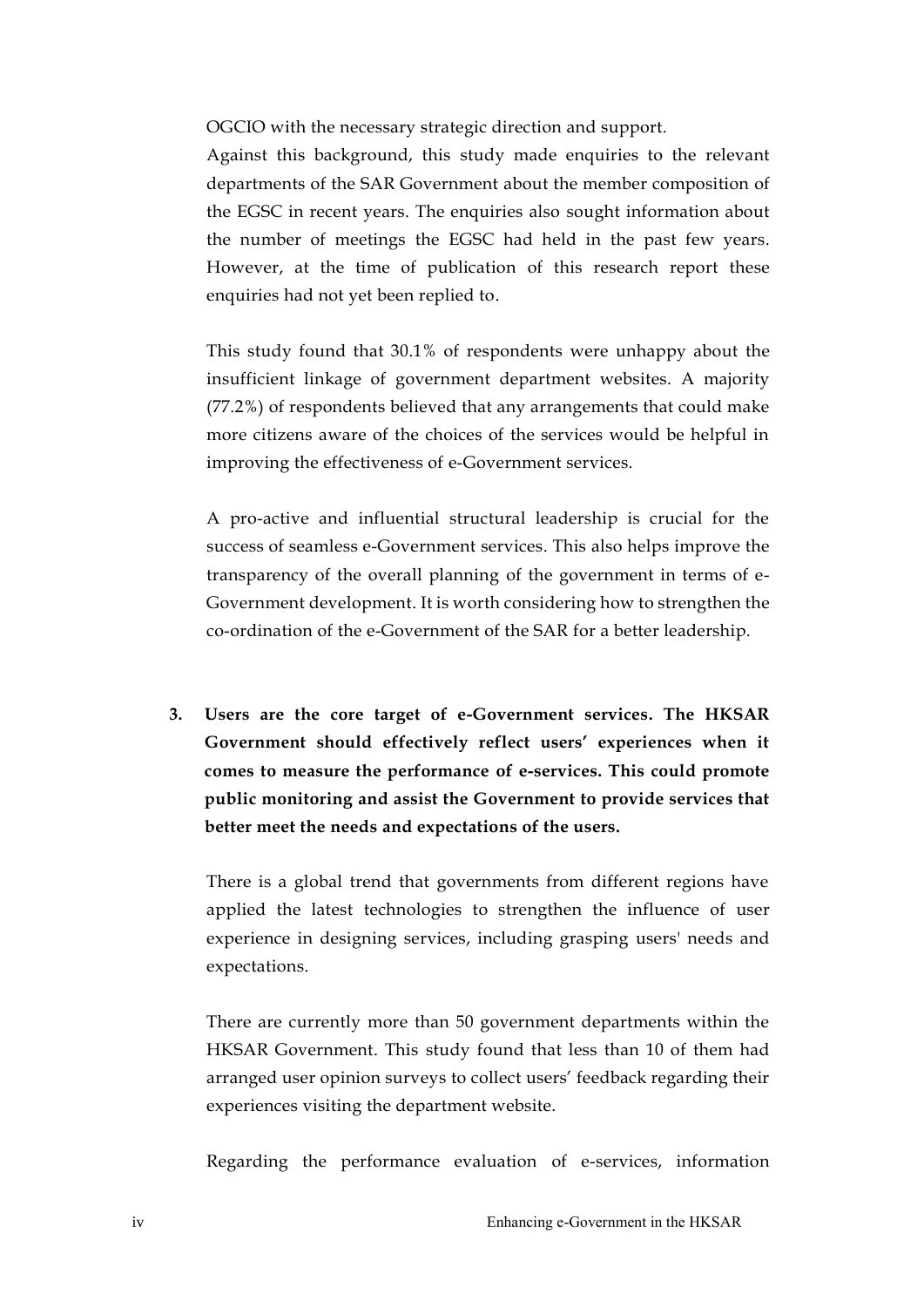provided by the HKSAR Government in replying enquiries to this study showed that the mechanisms for measuring e-Government performance were mainly focused on cost effectiveness, whether the projects could be completed on schedule, and whether services had fulfilled specified requirements. Perceptions and experiences of the users might be overlooked.

From a user-centric perspective, the HKSAR Government should explore indicators that effectively reflect the performance of e-services. On the one hand, this could strengthen public monitoring. On the other, it could help the Government to better understand the needs and expectations of the users given the ever-changing information technology world.

**4. The youth are the e-generation. They use e-Government services with particular emphasis on speed and interaction. Young people are the main users of future e-Government services. The HKSAR Government should pay more attention to their opinions.**

**The majority of respondents used e-Government services but their comments and evaluations of the services were not remarkable.**

Over 70% of respondents (71.1%) had used government online services in the 12 months prior to the survey. Of them, 46.8% were satisfied with the services. A considerable proportion (44.1%) of respondents said that they would give priority to other search engines in case they needed to search for government information.

In a survey conducted by the Singaporean government recently, however, 95% of citizens reported being satisfied with local e-Government services. It seems that the HKSAR government still has much room for improvement.

Young people from the parallel focus group discussions stated that they appreciated the provision of prompt, real-time information from the government. They were, however, dissatisfied with the fact that most of the government's online customer services remained on the phone or email, which are time-consuming and ineffective from their point of view.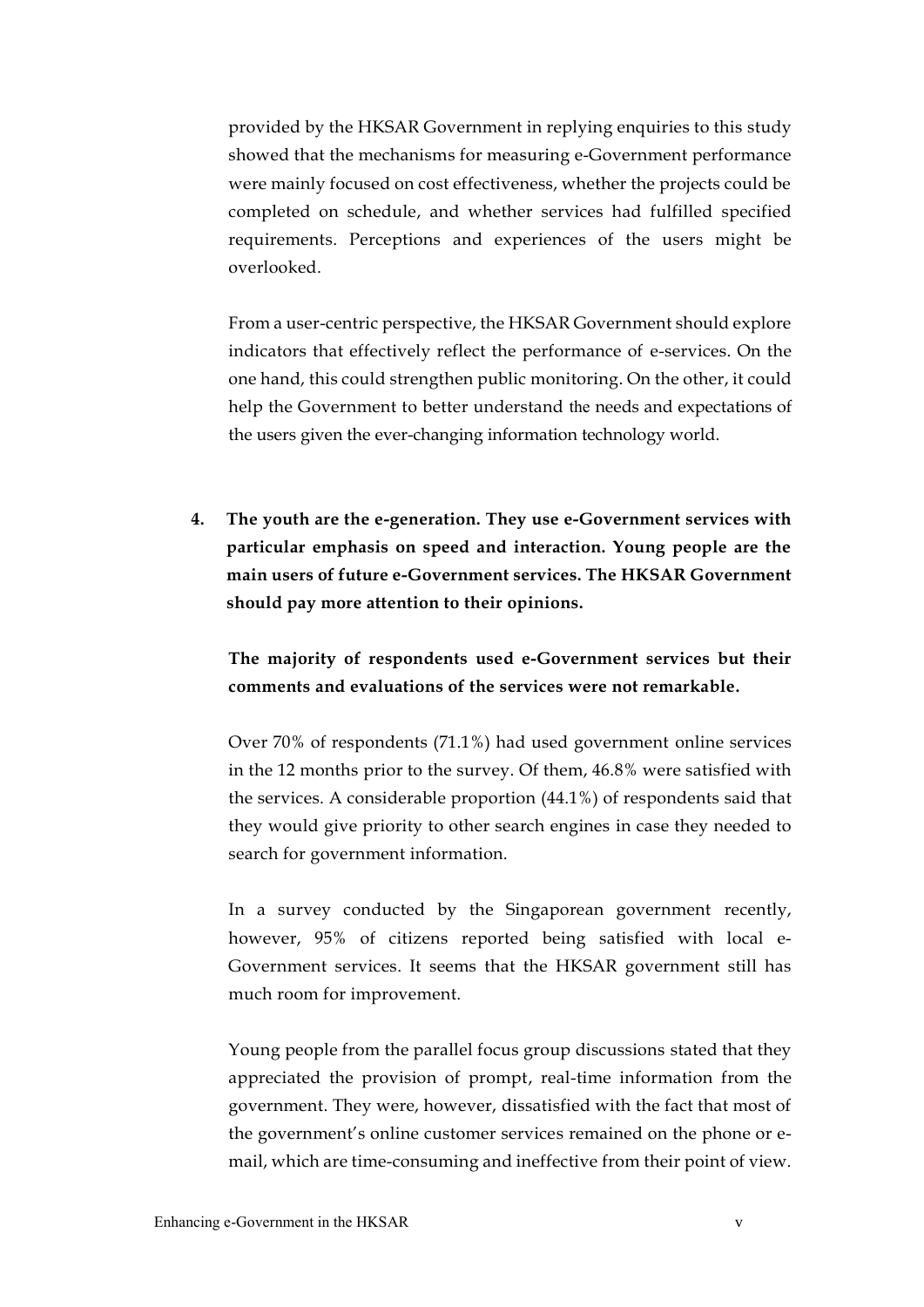Young people are accustomed to using the Internet and electronic devices. This research, however, found that a considerable proportion of respondents did not use government e-services, and the satisfaction rating of the respondents regarding the services was also not outstanding. This deserves the attention of the HKSAR Government.

#### **Respondents had expectations of improving e-Government services.**

Over 60% of respondents believed that raising the standard of the government's e-services to that of the levels provided by the commercial sector (65.3%), or allowing citizens to have more opportunity of participation such as providing feedback (61.4%), would help improve the quality of e-Government services. A considerable number of participants (39.4%) believed that the most important criteria for e-Government services were simplicity and user-friendliness.

Young people are the main users of future government e-services; they also have expectations that the services could match the quality provided by the commercial sector. To keep pace with the times, the HKSAR Government should take the initiative and make reference to the latest e-services developments and technologies used by businesses, and co-operate with the relevant organizations at home and globally. This could, on the one hand, broaden the mind-set of the government, and on the other keep public services constantly improving. It is also hoped that more young people could be encouraged to use the services.

**5. Open data could help stimulate creativity of the public. Yet, respondents had reservations that Hong Kong could become a smart city. The HKSAR Government should cultivate an atmosphere of data openness in the society.**

Many governments all over the world have established online open data platforms, and have encouraged the concept of public and private partnership in providing public services. Yet, Hong Kong's ranking in the Global Open Data Index has lagged behind its neighbours in recent years. This study noted that only around 3.5% of the current total data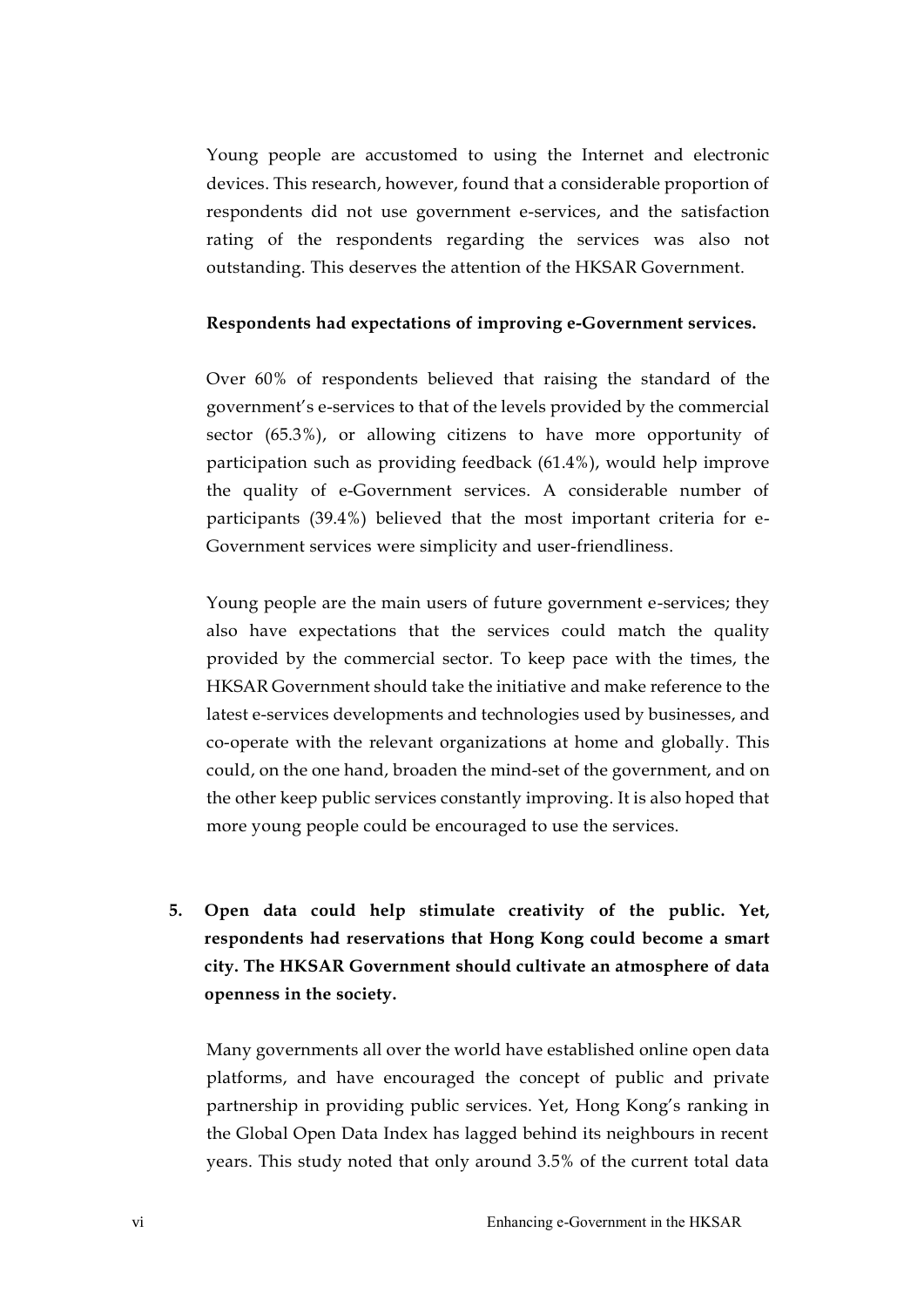set available at the data.gov.hk was provided by the public and the private sectors, apart from that of the government departments.

A majority (71.7%) of respondents believed that more open data could help improve the quality of e-services provided by the HKSAR Government. However, about one third (31.7%) were not confident in Hong Kong developing into a smart city in the next five years – double the percentage of those who showed confidence in it doing so (15.5%).

The development of a smart city is the goal of the current HKSAR Government; data openness is the foundation for building a smart city. The Government should actively create an atmosphere that is conducive to data sharing and encourage all sectors of the society, including government departments, enterprises, businesses, and private organizations, to further open up data. The collective wisdom accumulated from all sectors could promote effective public services and provide important reference for tackling social problems.

Open data would inevitably involve issues such as privacy, security and fairness. It requires the collective ambition of the community to strive for balance and consensus. If the community could take a step forward and open up data that is closely related to peoples' lives, there is a much higher chance that Hong Kong could develop into a data-driven smart city.

**6. With the rapid advancements in technology, it is more effective for government departments to improve the ability of employees to grasp these emerging technologies. The HKSAR Government should actively strengthen ITC training for civil servants.**

With the rapid pace of advancement in ITC, many governments have begun to conduct regular assessments on manpower so that public services can keep pace with the ever-changing world as well as the expectations of the public.

Currently, the OGCIO, the Civil Service Training and Development Institute and various departments provide ITC-related training to civil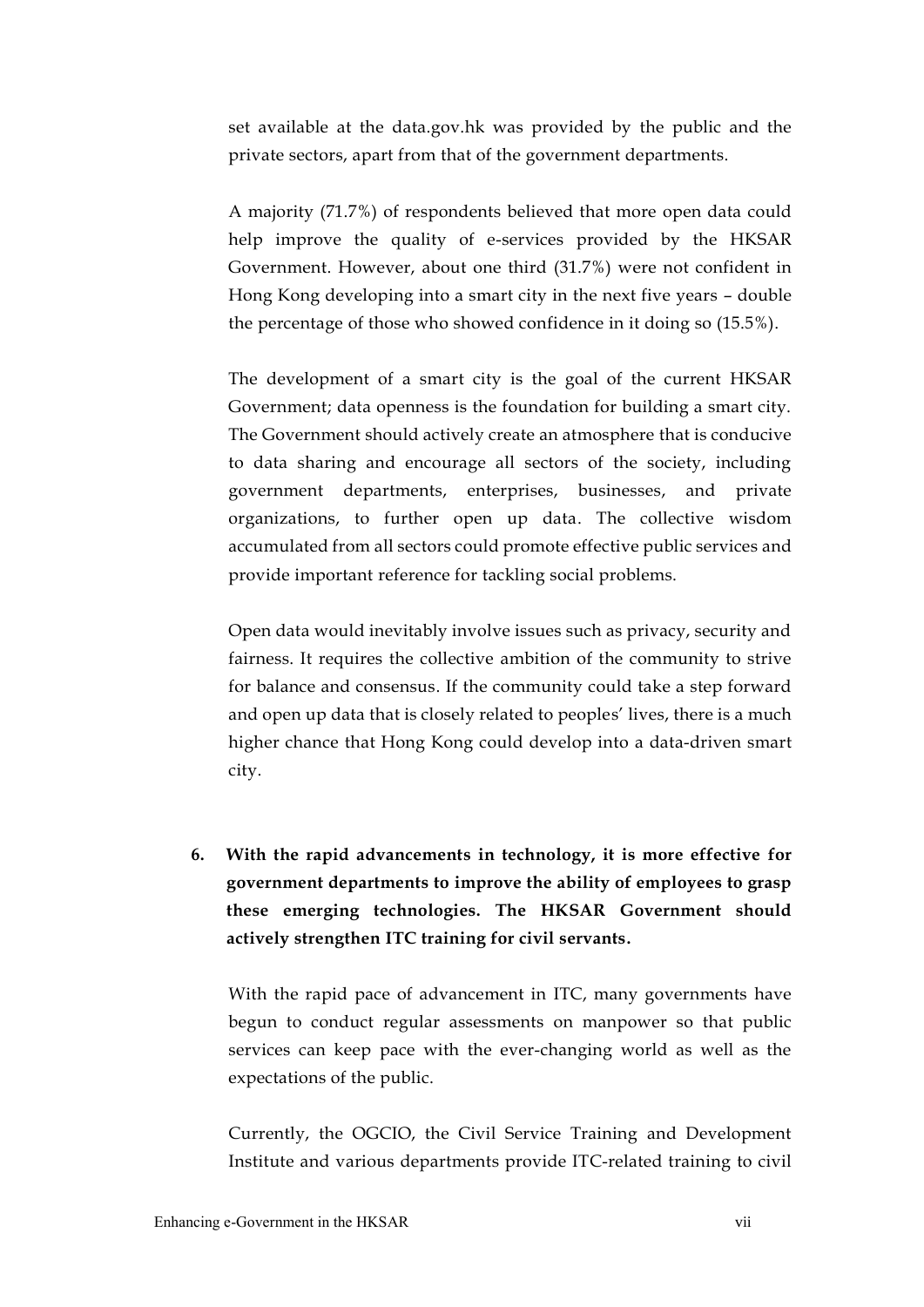servants. However, it is not easy for the huge civil service system to effectively apply and use emerging technologies in the provision of services, given the fact that technology develops at such a tremendous speed nowadays.

The current HKSAR Government has proposed the establishment of a new Civil Service College to strengthen the training of civil servants in areas such as innovation and technology applications. The Government should seize this opportunity to conduct a comprehensive assessment of the manpower resources that are needed for the provision of highquality public services. At the same time, the Government should make use of existing resources to strengthen the knowledge and application capabilities of civil servants in innovation and information technology.

### **Recommendations**

Based on the above findings, this study makes the following recommendations to improve government electronic services and release the potential capacity of e-Government for the HKSAR Government.

## **1. Establish a high-level of structural leadership for e-Government.**

**e-Government involves all policy bureaux and government departments. A pro-active and influential high-level structural leadership with clear terms of reference is crucial for the success of implementing effective e-Government services across the whole government. There is no subordination between the OGCIO and the various departments. The public also barely know anything about the EGSC chaired by the Financial Secretary.**

**This study suggests that the Government should establish a clear highlevel structural leadership so as to make a clear commitment to the development of e-services, demonstrate strong will for leadership and execution, and to lead the entire government departments to develop e-services while increasing the transparency of the work.**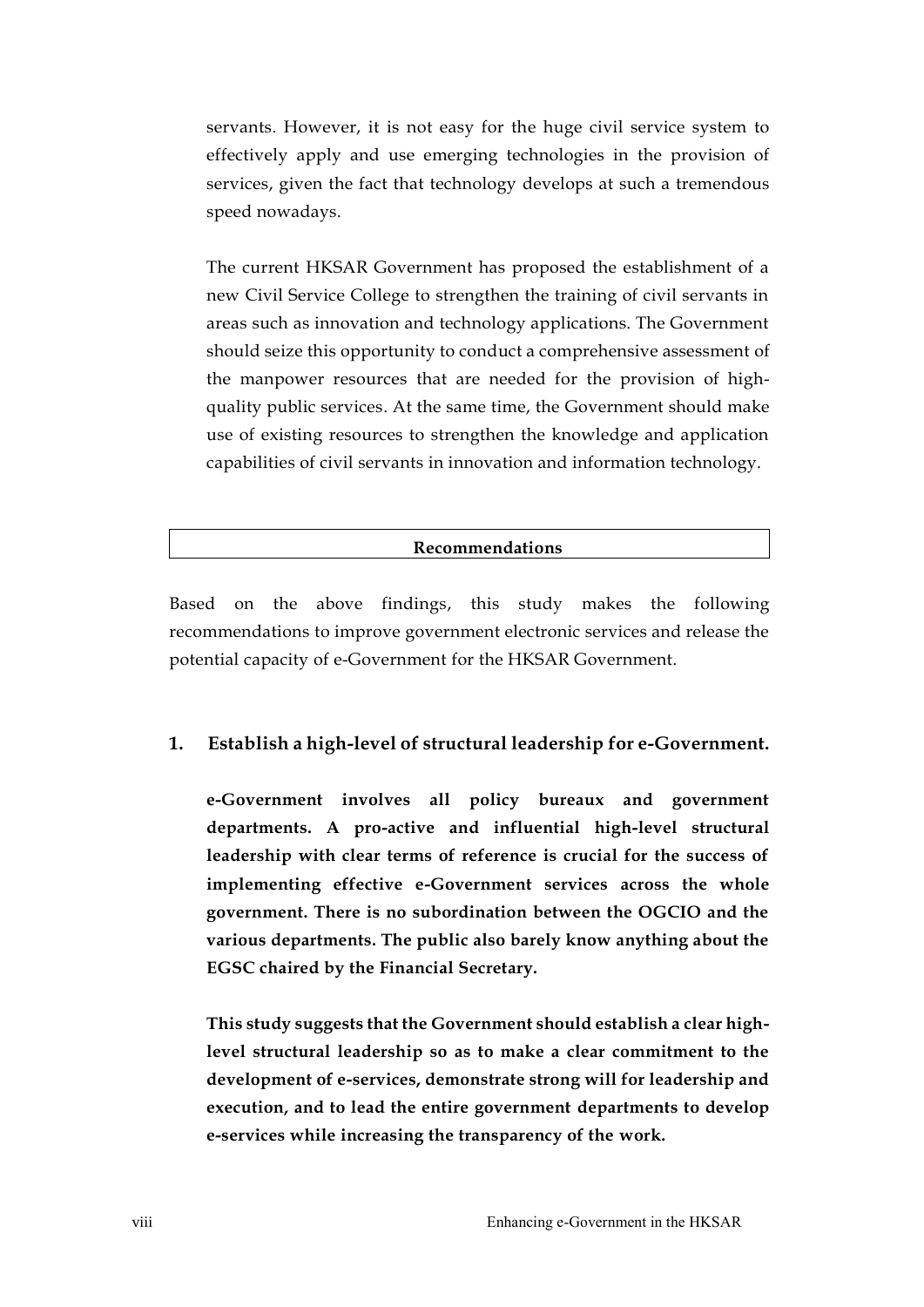**On the other hand, an inter-departmental Steering Committee on Innovation and Technology, chaired by the Chief Executive, has been established. Given the fact that e-Government is closely related to the construction of a smart city, this study also suggests that the EGSC should be included as a task force for the above-mentioned committee to reduce any possible overlap of work.**

**2. Introduce user-centric elements for e-services performance indicators.**

**Citizens are the core target of e-Government services. With reference to practice overseas, this study suggests that the Government should introduce elements that reflect the perceptions and experiences of users for formulating performance indicators. The elements should cover three basic areas: Digital Take-up, Completion Rate, and User Satisfaction. Regular reports of these indicators are also recommended.**

**3. Conduct regular data collection to understand the needs and expectations on the public regarding e-Government services in an ever-changing world.**

**At present, the user satisfaction survey conducted by the Efficiency office of the SAR Government about the overall performance of public services fails to provide a separate result on the public's rating of eservices. Besides, few government departments have arranged user opinion surveys on their websites for collecting feedback.**

**With reference to experiences overseas, this study recommends that the Government conduct regular data collection on the needs and expectations on the public regarding e-Government services, including opinion surveys and user experience research. This could be a valuable source of reference for service improvement in future.** 

**Young people are the main users of future e-Government services. This study suggests that the Government should invite young people to exchange opinions and offer ideas to improve e-Government**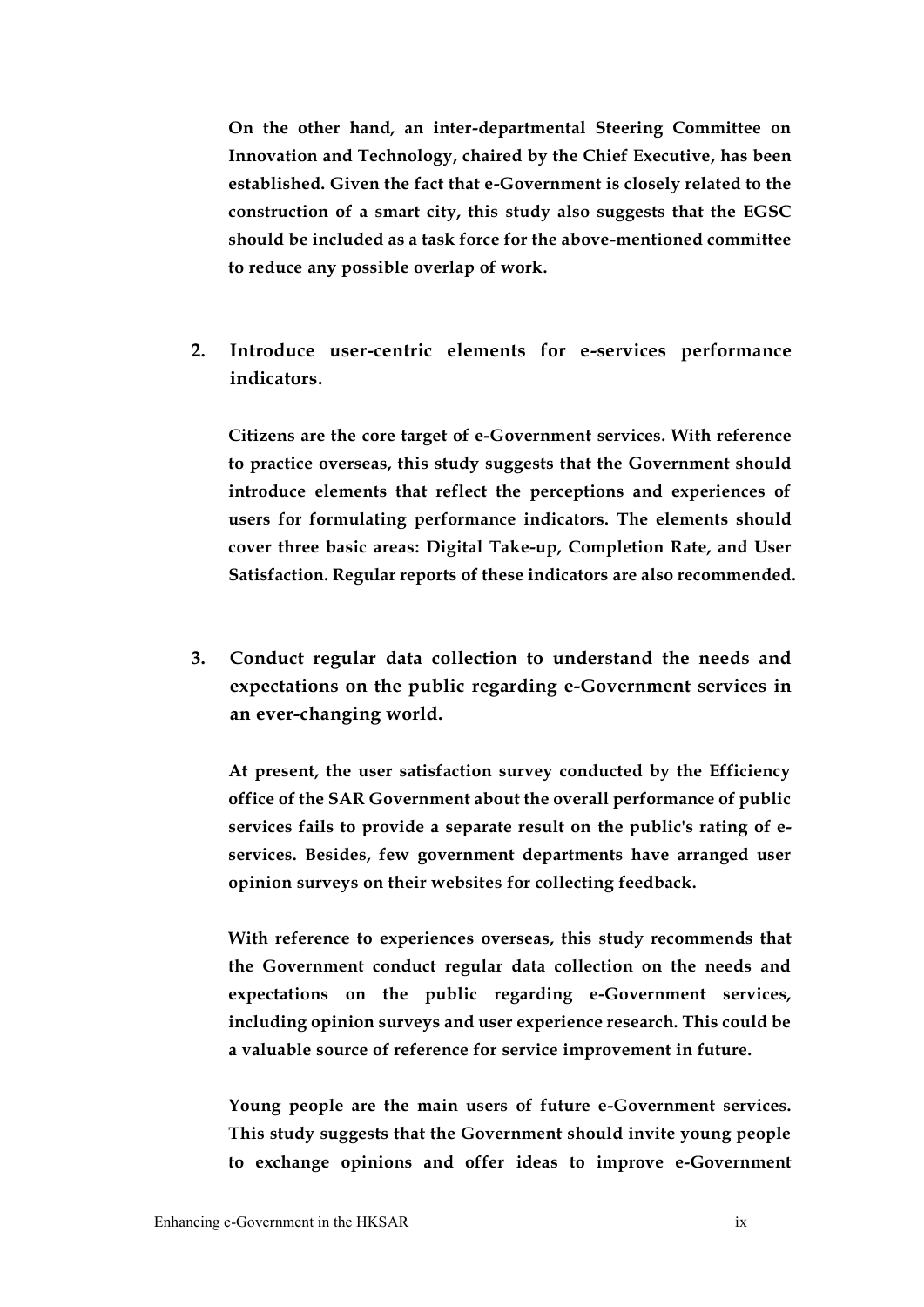**services. This could, on the one hand, provide opportunities for young people to exercise their creative potential. On the other, it would increase youth participation and enrich their experiences in using the services.**

## **4. Develop Chatbot customer services for e-Government services.**

**This study noted that the current telephone and e-mail inquiry services provided by the HKSAR Government have failed to meet the needs of users. It is necessary to introduce more advanced customer services.**

**For the e-generation, instant and self-served online customer service seems to be more attractive. With reference to practice overseas, this study suggests that the Government should introduce Chatbot customer service. This could reduce the waiting time for public enquiries while handling and solving public enquiries in a more effective way.**

**5. Strengthen the training of civil servants in applying emerging technologies.**

**The HKSAR Government has proposed the establishment of a new Civil Service College to strengthen the training of civil servants in areas such as innovation and technology applications. This study suggests that the Government, through this upcoming College, should conduct a comprehensive assessment and planning of human resources necessary for the development of high-quality electronic services in the future, and strengthen cooperation with other organizations such as enterprises, institutions, and private organizations.** 

**This study also suggests that the Government should strengthen the training of civil servants on emerging technologies. Areas such as data science, data analysis and application, user experience research and design thinking should be covered. It is hoped that this could enhance**